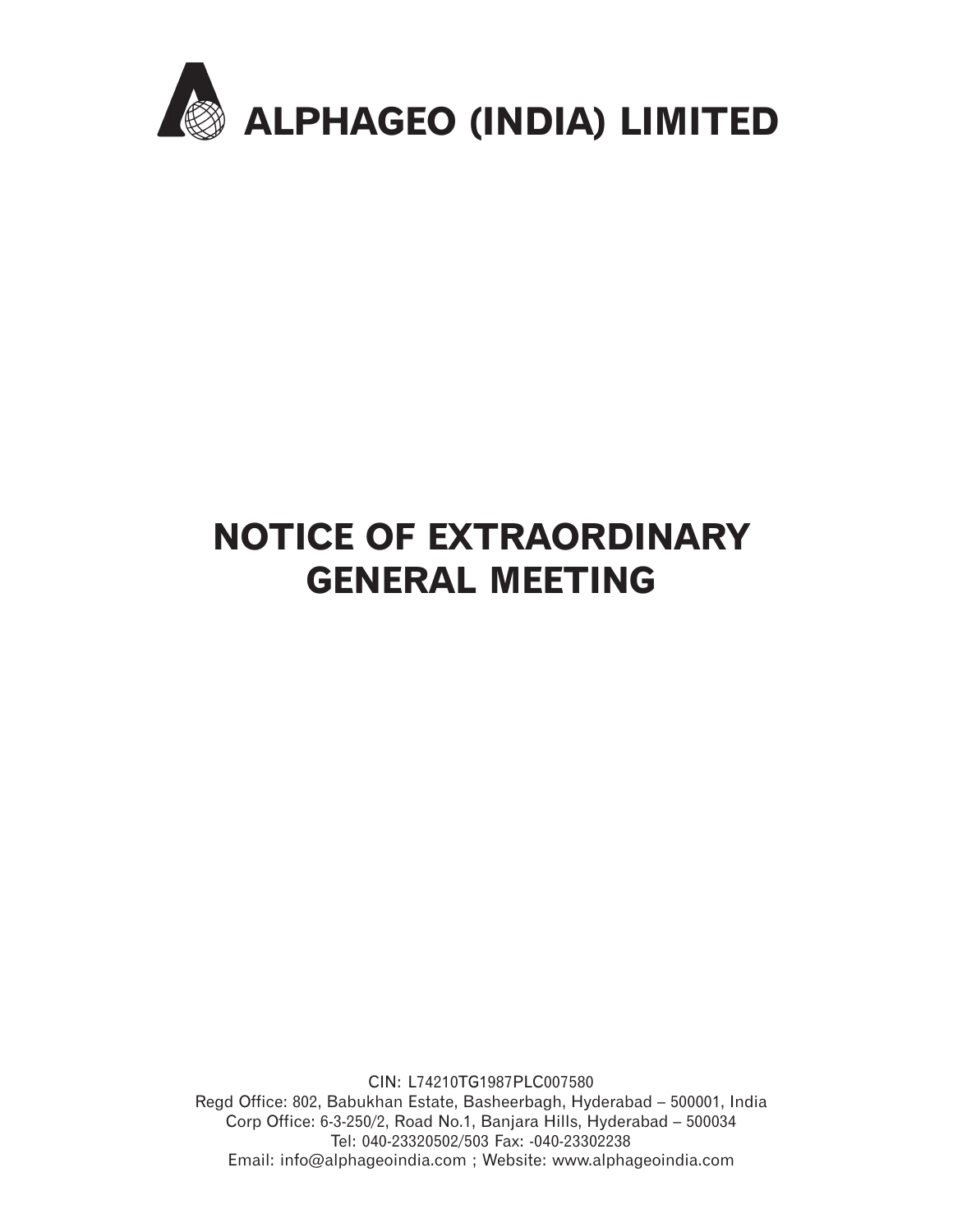# **ALPHAGEO (INDIA) LIMITED**

CIN: L74210TG1987PLC007580 Regd Office: 802, Babukhan Estate, Basheerbagh, Hyderabad – 500001, India Corp Office: 6-3-250/2, Road No.1, Banjara Hills, Hyderabad – 500034 Tel: 040-23320502/503 Fax: -040-23302238 Email: info@alphageoindia.com ; **Website: www.alphageoindia.com** 

## **NOTICE OF EXTRAORDINARY GENERAL MEETING**

**NOTICE** is hereby given to all the Members of the Company that an Extraordinary General Meeting of ALPHAGEO (INDIA) LIMITED will be held on Tuesday,  $22^{nd}$  December, 2015 at 11:00 AM at Sundarayya Vignana Kendram, 1-8-1/B/25A, Baghlingampally, Hyderabad – 500 044 Telangana State, to transact the following business:

#### **Special Business:**

#### **1. Issue of Securities of the Company:**

To consider and, if thought fit, to give assent or dissent to the following Resolution as a **Special Resolution**:

"**RESOLVED THAT** pursuant to the provisions of Section 62(1)(c) and other applicable provisions, if any, of the Companies Act, 2013 (the "Companies Act") and rules made thereunder, to the extent notified and in effect, and applicable provisions, if any, of the Companies Act, 1956, as amended (without reference to the provisions thereof that have ceased to have effect upon notification of sections of the Companies Act), the Foreign Exchange Management Act, 1999, as amended, the Foreign Exchange Management (Transfer or Issue of Security by a Person Resident Outside India) Regulations, 2000, as amended, the Issue of Foreign Currency Convertible Bonds and Ordinary Shares (Through Depository Receipt Mechanism) Scheme, 1993, as amended and the rules, regulations, guidelines, notifications and circulars, if any, issued by the Government of India, the Reserve Bank of India, the Securities and Exchange Board of India including the Securities and Exchange Board of India (Issue of Capital and Disclosure Requirements) Regulations, 2009, as amended (the "ICDR Regulations") or any other competent authority, whether in India or abroad, from time to time, to the extent applicable including the enabling provisions of the listing agreements entered into with the stock exchanges on which the Company's equity shares are listed (the "Listing Agreements"), the Memorandum of Association and Articles of Association of Alphageo (India) Limited (the "Company") and subject to approvals, consents, permissions and sanctions as might be required and subject to such conditions and modifications as might be prescribed while granting such approvals, consents, permissions and sanctions and which may be agreed to by the Board of Directors of the Company (hereinafter referred to as the "Board", which term shall be deemed to include any Committee(s) constituted/to be constituted by the Board to exercise its powers including the powers conferred by this Resolution), the Board is hereby authorised on behalf of the Company, to create, offer, issue and allot (including with provisions for reservation on firm and/or competitive basis, of such part of issue and for such categories of persons including employees of the Company as may be permitted), with or without a green shoe option, in one or more tranches, in the course of domestic and/or international offering(s) in one or more foreign markets and/or domestic market, by way of a public issue, preferential issue, qualified institutions placement, private placement or a combination thereof, such number of equity shares of the Company (the "Equity Shares") or the Global Depository Receipts ("GDRs"), the American Depository Receipts ("ADRs"), the Foreign currency convertible bonds ("FCCBs"), fully convertible debentures/partly convertible debentures/optionally convertible debentures, non-convertible debentures, preference shares convertible into Equity Shares, and/or any other financial instruments or securities convertible into or linked to Equity Shares or with or without detachable warrants with a right exercisable by the warrant holders to convert or subscribe to the Equity Shares or otherwise, in registered or bearer form, and/or any security convertible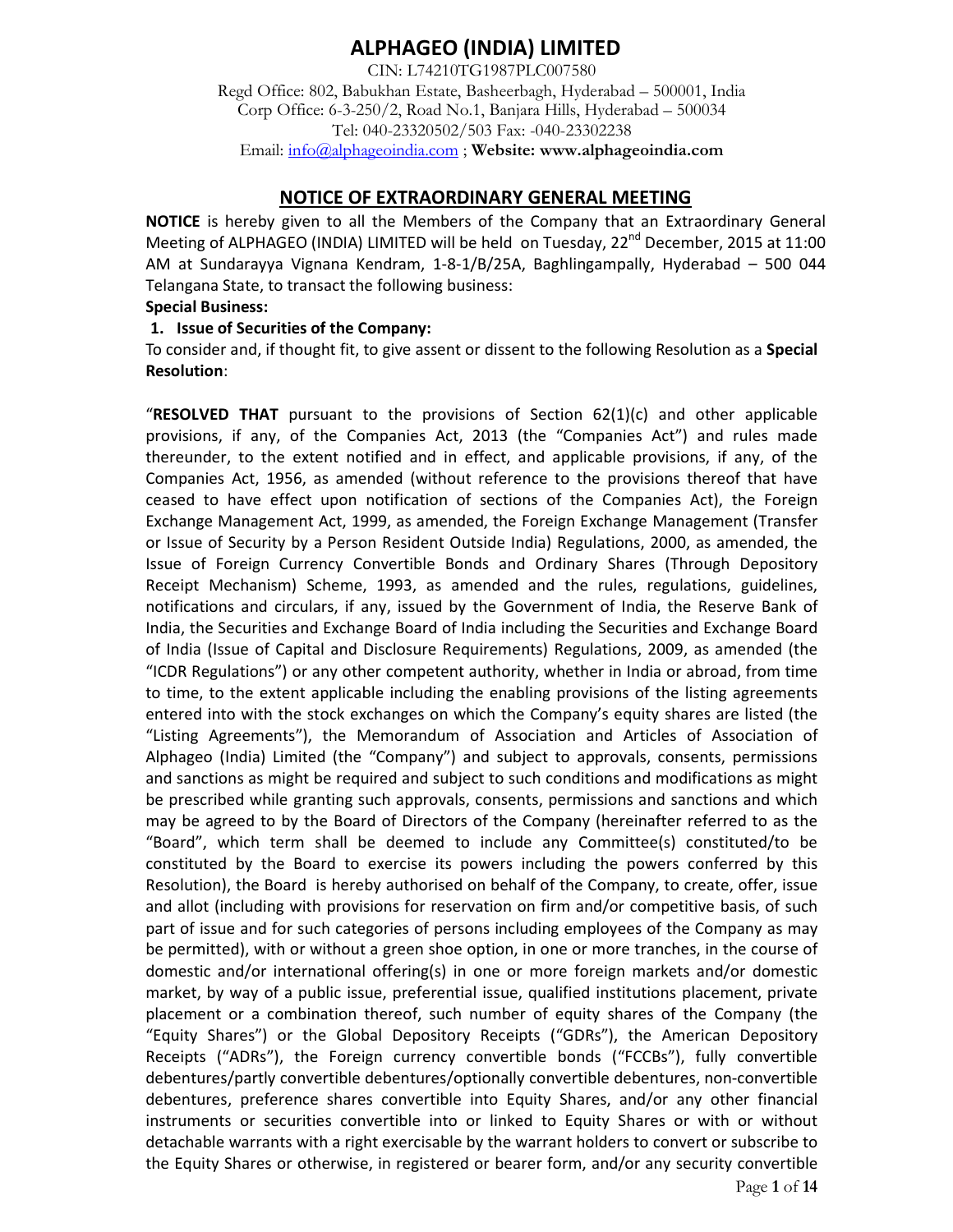into Equity Shares with or without voting/special rights and/or securities linked to Equity Shares, whether rupee denominated or denominated in foreign currency (hereinafter collectively referred to as the "Securities") or any combination of Securities, to all eligible investors, including residents and/or non-residents and/or institutions/banks and/or incorporated bodies and/or individuals and/or trustees and/or stabilizing agent or any other category of investors, and whether or not such investors are members of the Company (collectively the "Investors"), through one or more prospectus or letter of offer or placement document or offering circular or offer document, at such time or times, at such price or prices, at market price(s) or at a discount or premium to market price(s) in terms of applicable regulations, in one or more tranche or tranches, and on such terms and conditions considering the prevailing market conditions and other relevant factors wherever necessary, at the Board's discretion including the discretion to determine the category of Investors to whom the offer, issue and allotment of Securities shall be made to the exclusion of others, in such manner, including allotment to stabilizing agent in terms of green shoe option, if any, exercised by the Company, and where necessary in consultation with the book running lead managers and/or underwriters and/or stabilizing agent and/or other advisors or otherwise on such terms and conditions, including issue of Securities as fully or partly paid, making of calls and manner of appropriation of application money or call money, in respect of different class(es) of investor(s) and/or in respect of different Securities, as the Board may in its absolute discretion decide at the time of issue of the Securities.

**RESOLVED FURTHER THAT** in case of a qualified institutions placement pursuant to Chapter VIII of the ICDR Regulations, the allotment of Securities (or any combination of the Securities as decided by the Board) shall only be to Qualified Institutional Buyers within the meaning of Chapter VIII of the ICDR Regulations, such Securities shall be fully paid-up and the allotment of such Securities shall be completed within 12 months from the date of this resolution at such price being not less than the price determined in accordance with the pricing formula provided under Chapter VIII of the ICDR Regulations. The Company may, in accordance with applicable law, also offer a discount of not more than 5% or such percentage as permitted under applicable law on the price calculated in accordance with the pricing formula provided under the ICDR Regulations.

**RESOLVED FURTHER THAT** in the event that Equity Shares are issued to qualified institutional buyers under Chapter VIII of the ICDR Regulations, the relevant date for the purpose of pricing of the Equity Shares shall be the date of the meeting in which the Board decides to open the proposed issue of Equity Shares and at such price being not less than the price determined in accordance with the pricing formula provided under Chapter VIII of the ICDR Regulations.

**RESOLVED FURTHER THAT** in the event that convertible securities and/or warrants which are convertible into Equity Shares of the Company are issued simultaneously with non-convertible debentures to qualified institutional buyers under Chapter VIII of the ICDR Regulations, the relevant date for the purpose of pricing of such securities, shall be the date of the meeting in which the Board decides to open the issue of such convertible securities and/or warrants simultaneously with non-convertible debentures or the date on which the holders of such convertible securities / warrants become entitled to apply for the Equity Shares and at such price being not less than the price determined in accordance with the pricing formula provided under Chapter VIII of the ICDR Regulations.

**RESOLVED FURTHER THAT** in the event the Securities proposed to be issued as ADRs or GDRs or FCCBs, pursuant to the provisions of the Issue of Foreign Currency Convertible Bonds and Ordinary Shares (Through Depository Receipt Mechanism) Scheme, 1993 and other applicable pricing provisions issued by the Ministry of Finance, the relevant date for the purpose of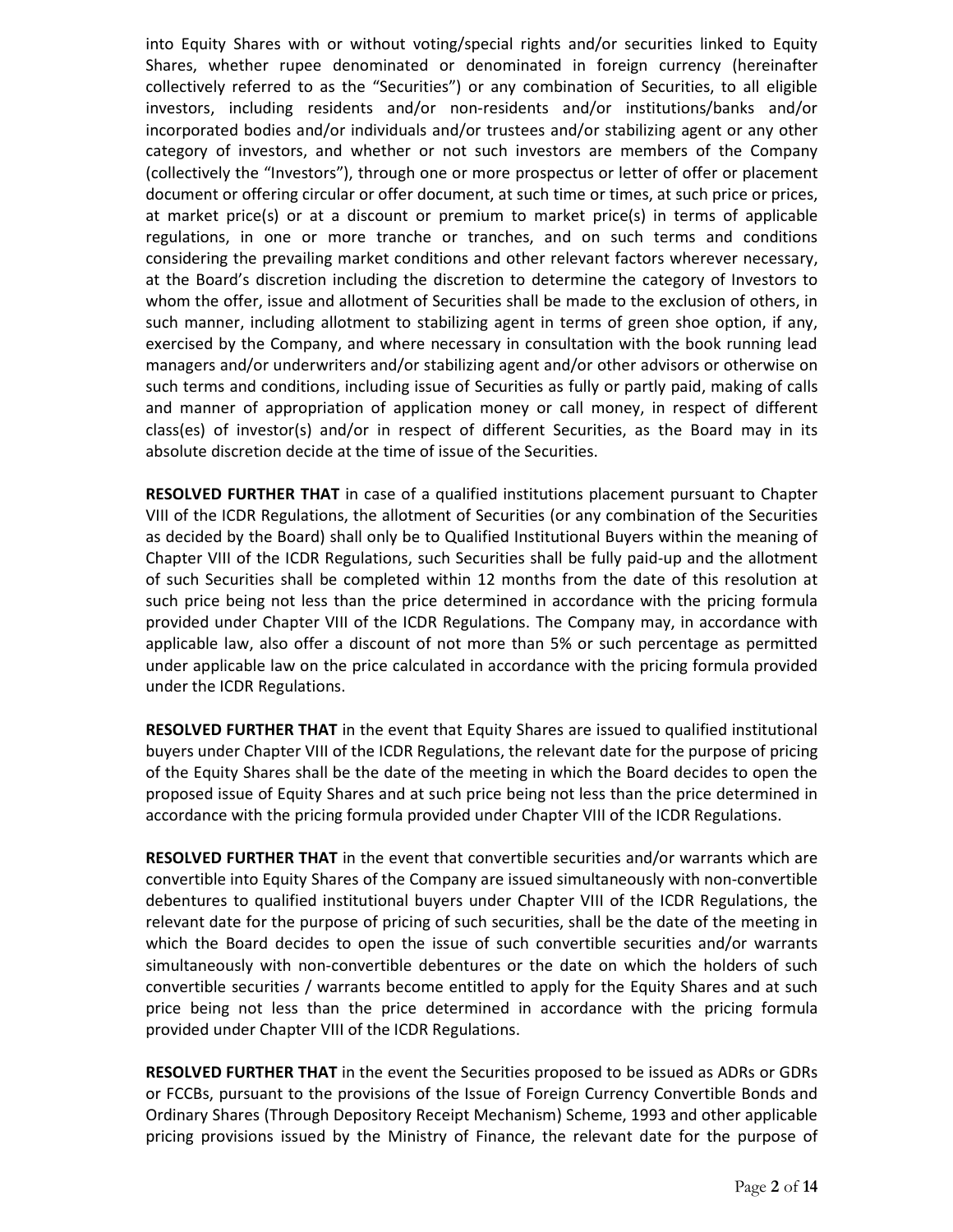pricing the Securities to be issued pursuant to such issue shall be the date of the meeting in which the Board or duly authorised committee of directors decides to open such issue.

**RESOLVED FURTHER THAT** the issue to the holders of the Securities, which are convertible into or exchangeable with equity shares at a later date shall be, *inter alia*, subject to the following terms and conditions:

- (a) in the event the Company is making a bonus issue by way of capitalization of its profits or reserves prior to the allotment of the Equity Shares, the number of Equity Shares to be allotted shall stand augmented in the same proportion in which the equity share capital increases as a consequence of such bonus issue and the premium, if any, shall stand reduced pro tanto;
- (b) in the event of the Company making a rights offer by issue of Equity Shares prior to the allotment of the Equity Shares, the entitlement to the Equity Shares will stand increased in the same proportion as that of the rights offer and such additional Equity Shares shall be offered to the holders of the Securities at the same price at which they are offered to the existing shareholders;
- (c) in the event of merger, amalgamation, takeover or any other re-organization or restructuring or any such corporate action, the number of Equity Shares, the price and the time period as aforesaid shall be suitably adjusted; and
- (d) in the event of consolidation and/or division of outstanding Equity Shares into smaller number of Equity Shares (including by way of stock split) or re-classification of the Securities into other securities and/or involvement in such other event or circumstances which in the opinion of concerned stock exchange requires such adjustments, necessary adjustments will be made.

#### **RESOLVED FURTHER THAT** in pursuance of the aforesaid resolutions:

- (a) the Securities to be so created, offered, issued and allotted shall be subject to the provisions of the Memorandum and Articles of Association of the Company; and
- (b) the Equity Shares that may be issued by the Company shall rank *pari passu* with the existing Equity Shares of the Company in all respects including for the payment of dividend on such shares.

**RESOLVED FURTHER THAT** without prejudice to the generality of the above, subject to applicable laws and subject to approval, consents, permissions, if any of any governmental body, authority or regulatory institution including any conditions as may be prescribed in granting such approval or permissions by such governmental authority or regulatory institution, the aforesaid Securities may have such features and attributes or any terms or combination of terms in accordance with international practices to provide for the tradability and free transferability thereof as per the prevailing practices and regulations in the capital markets including but not limited to the terms and conditions in relation to payment of dividend, issue of additional Equity Shares, variation of the conversion price of the Securities or period of conversion of Securities into Equity Shares during the duration of the Securities and the Board be and is hereby authorised in its absolute discretion in such manner as it may deem fit, to dispose off such of the Securities that are not subscribed.

**RESOLVED FURTHER THAT** for the purpose of giving effect to the above Resolution including any offer, issue or allotment of Equity Shares or Securities or instruments representing the same, as described above, the Board be and is hereby authorised on behalf of the Company to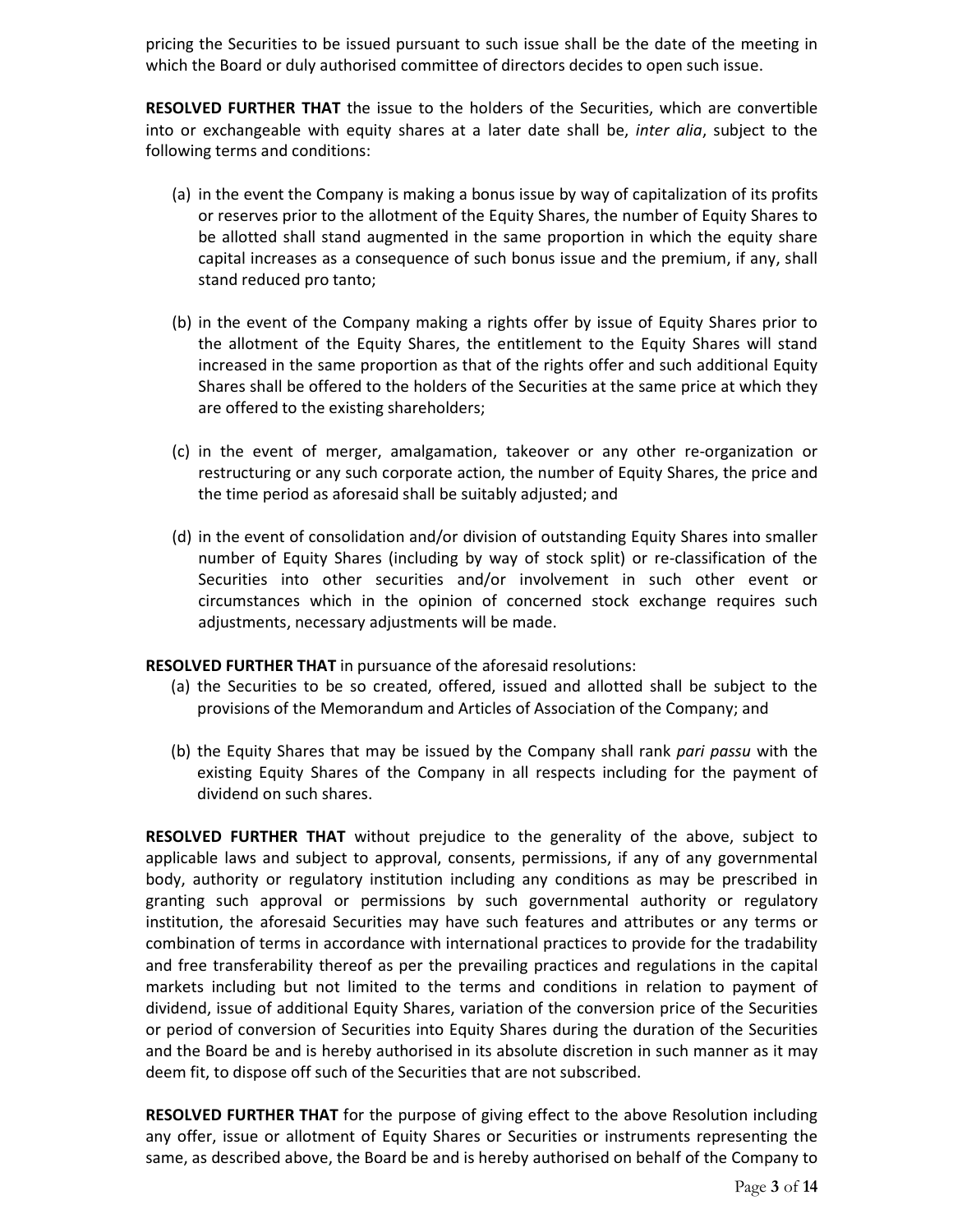do all such acts, deeds, matters and things, as it may, in its absolute discretion, deem necessary or desirable for such purpose, including without limitation, the determination of terms and conditions for issuance of Securities including the number of Securities that may be offered in domestic or international markets and proportion thereof, timing for issuance of such Securities, issue price, face value, premium amount on issue/conversion of the Securities, if any, rate of interest, creation of mortgage/ charge in accordance with provisions of the Companies Act, and shall be entitled to vary, modify or alter any of the terms and conditions as it may deem expedient, entering into and executing arrangements for managing, underwriting, marketing, listing, trading and providing legal advise as well as acting as depository, custodian, registrar, stabilizing agent, paying and conversion agent, trustee, escrow agent and executing other agreements, including any amendments or supplements thereto, as necessary or appropriate and to finalise, approve and issue any document(s), including but not limited to prospectus and/or letter of offer and/or placement document and/or offering circular and/or offer document and/or documents and agreements including filing of registration statements, prospectus and other documents (in draft or final form) with any Indian or foreign regulatory authority or stock exchanges and sign all deeds, documents and writings and to pay any fees, commissions, remuneration, expenses relating thereto and with power on behalf of the Company to settle all questions, difficulties or doubts that may arise in regard to the issue, offer or allotment of Securities and take all steps which are incidental and ancillary in this connection, including in relation to utilization of the issue proceeds, as it may in its absolute discretion deem fit without being required to seek further consent or approval of the members of the Company ("Members") or otherwise to the end and intent that the Members shall be deemed to have given their approval thereto expressly by the authority of this resolution.

**RESOLVED FURTHER THAT** for the purpose of giving effect to any offer, issue or allotment of Equity Shares or Securities or instruments representing the same, as described above, the Board be and is hereby authorised on behalf of the Company to seek listing of any or all of such Securities on one or more Stock Exchanges in India or outside India and the listing of Equity Shares underlying the ADRs and/or GDRs on the Stock Exchanges in India.

**RESOLVED FURTHER THAT** the Board be and is hereby authorised to delegate all or any of its powers herein conferred to any Committee or any one or more executives of the Company.

#### **2. Borrowing Limits of the Company:**

#### To consider and, if thought fit, to give assent or dissent to the following Resolution as a **Special Resolution**:

"RESOLVED THAT in supersession to the ordinary resolution passed by the Shareholders on September 24, 2008, the Board of Directors of the Company (hereinafter referred to as 'the Board' which term shall be deemed to include any Committee which the Board may constitute to exercise its powers, including the powers conferred by this Resolution) be and is hereby authorised, in accordance with Section 180(1)(c) and all other applicable provisions, if any, of the Companies Act, 2013 ("the Act"), read with the rules made thereunder, as may be amended from time to time (including any statutory modification(s) or re-enactment(s) thereof, for the time being in force) and provisions of the Articles of Association of the Company, to borrow any sum or sums of money, in Indian Rupees and/ or in any foreign currency from time to time, at their discretion, for the purpose of the business of the Company, which together with the monies already borrowed by the Company (apart from temporary loans obtained from the Company's Bankers in the ordinary course of business) may exceed at any time, the aggregate of the paid up capital of the Company and its free reserves (that is to say reserves not set apart for any specific purpose) by a sum not exceeding five times of the then Paid Up Capital of the Company and its Free Reserves and that the Board be and is hereby empowered and authorised to arrange or fix the terms and conditions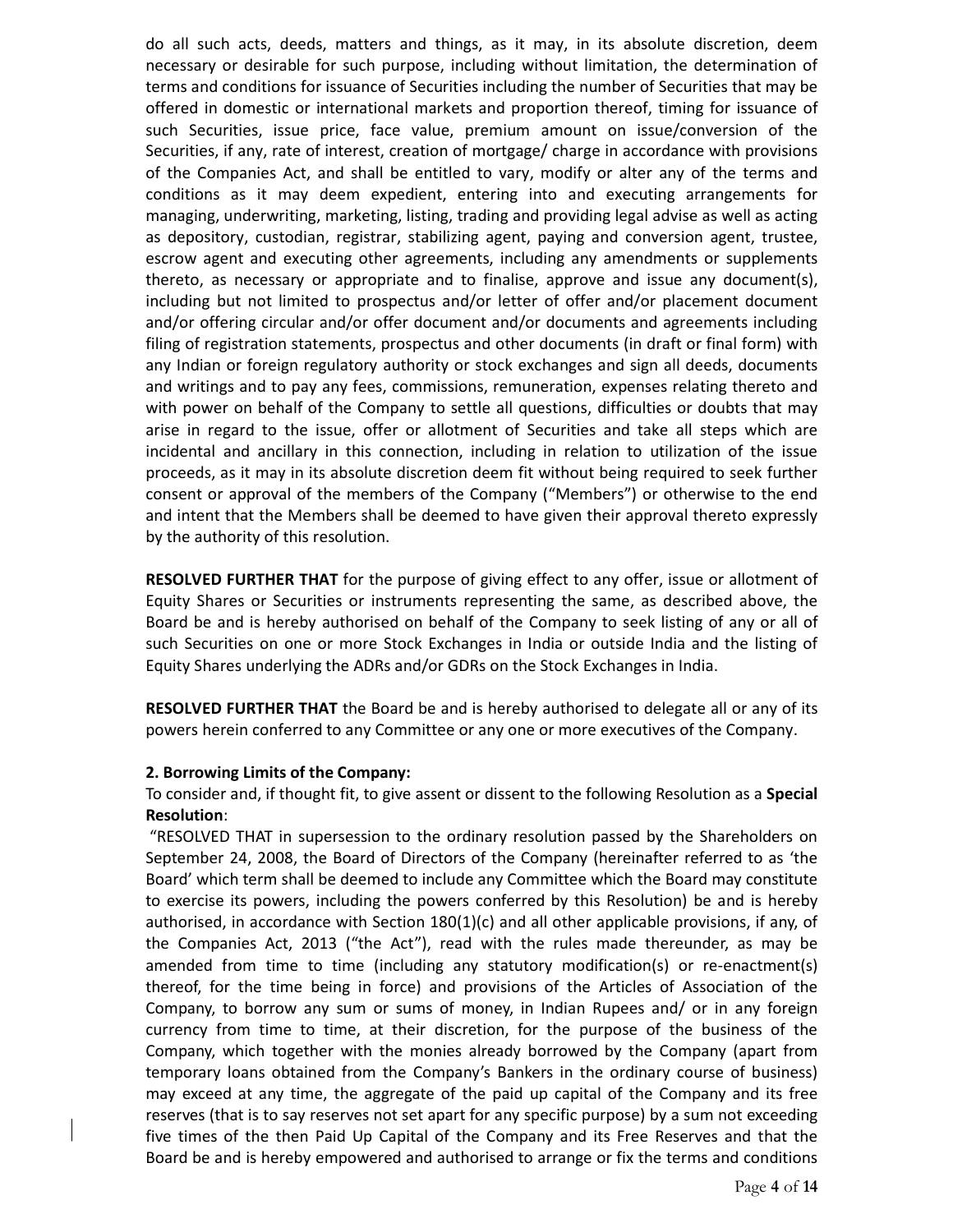of all such monies to be borrowed from time to time as to interest, repayment, security or otherwise as they may think fit.

RESOLVED FURTHER THAT the Board of Directors of the Company (including any Committee duly constituted by the Board of Directors or any authority as approved by the Board of Directors) be and is hereby authorized to do and execute all such acts, deeds and things as may be necessary for giving effect to the above resolution."

#### **3. Creation of Charge/ Mortgage on assets of the Company.**

To consider and, if thought fit, to give assent or dissent to the following Resolution as a **Special Resolution**:

"RESOLVED THAT in supersession to the ordinary resolution passed by the Shareholders on September 24, 2008, the consent of the Company be and is hereby granted in terms of Section 180(1)(a) and all other applicable provisions, if any, of the Companies Act, 2013 ("the Act"), read with the rules made thereunder, as may be amended from time to time (including any statutory modification(s) or re-enactment(s) thereof, for the time being in force) and any other applicable laws and provisions of Articles of Association of the Company, to the Board of Directors to mortgage and/or charge, in addition to the mortgages/charges created/to be created by the Company, in such form and manner and with such ranking and at such time and on such terms as the Board may determine, on all or any of the moveable and/or immoveable properties of the Company, both present and future, in favour of the Lender(s), Agent(s) and Trustee(s)/ Trustees (s), for securing the borrowings of the Company availed/to be availed by way of loan(s) (in foreign currency and/or rupee currency) and Securities (comprising Foreign Currency Convertible Bonds and/or fully / partly Convertible Debentures and / or Non Convertible Debentures with or without detachable or non-detachable Warrants and/or secured premium notes and/or floating rates notes/bonds or other debt instruments), issued / to be issued by the Company, from time to time, subject to the limits approved under Section 180(1)(c) and all other applicable provisions, if any, of the Companies Act, 2013, read with the rules made thereunder, as may be amended from time to time, together with interest at the respective agreed rates, additional interest, compound interest in case of default, accumulated interest, liquidated damages, commitment charges, premium on prepayment, remuneration of the Agent(s) / Trustees, premium (if any) on redemption, all other costs, charges and expenses, including any increase as a result of devaluation / revaluation / fluctuation in the rates of exchange and all other monies payable by the Company in terms of the Loan Agreement(s) / Heads of Agreement(s), Debenture Trust Deed(s) or any other document, entered into / to be entered into between the Company and the Lender(s) / Agent(s) and Trustee(s) / Trustee(s), in respect of the said loans / borrowings / debentures and containing such specific terms and conditions and covenants in respect of enforcement of security as may be stipulated in that behalf and agreed to between the Board of Directors or Committee thereof and the Lender(s) / Agent(s) / Trustee(s).

RESOLVED FURTHER THAT for the purpose of giving effect to this resolution, the Board / Committee be and is hereby authorised to finalise, settle and execute such documents / deeds / writings / papers / agreements as may be required and do all such acts, deeds, matters and things, as it may in its absolute discretion deem necessary, proper or desirable and to settle any question, difficulty or doubt that may arise in regard to creating mortgages / charges as aforesaid."

By Order of the Board of Directors

| Hyderabad  | Meenakshi Naag    |
|------------|-------------------|
| 26.11.2015 | Company Secretary |
|            |                   |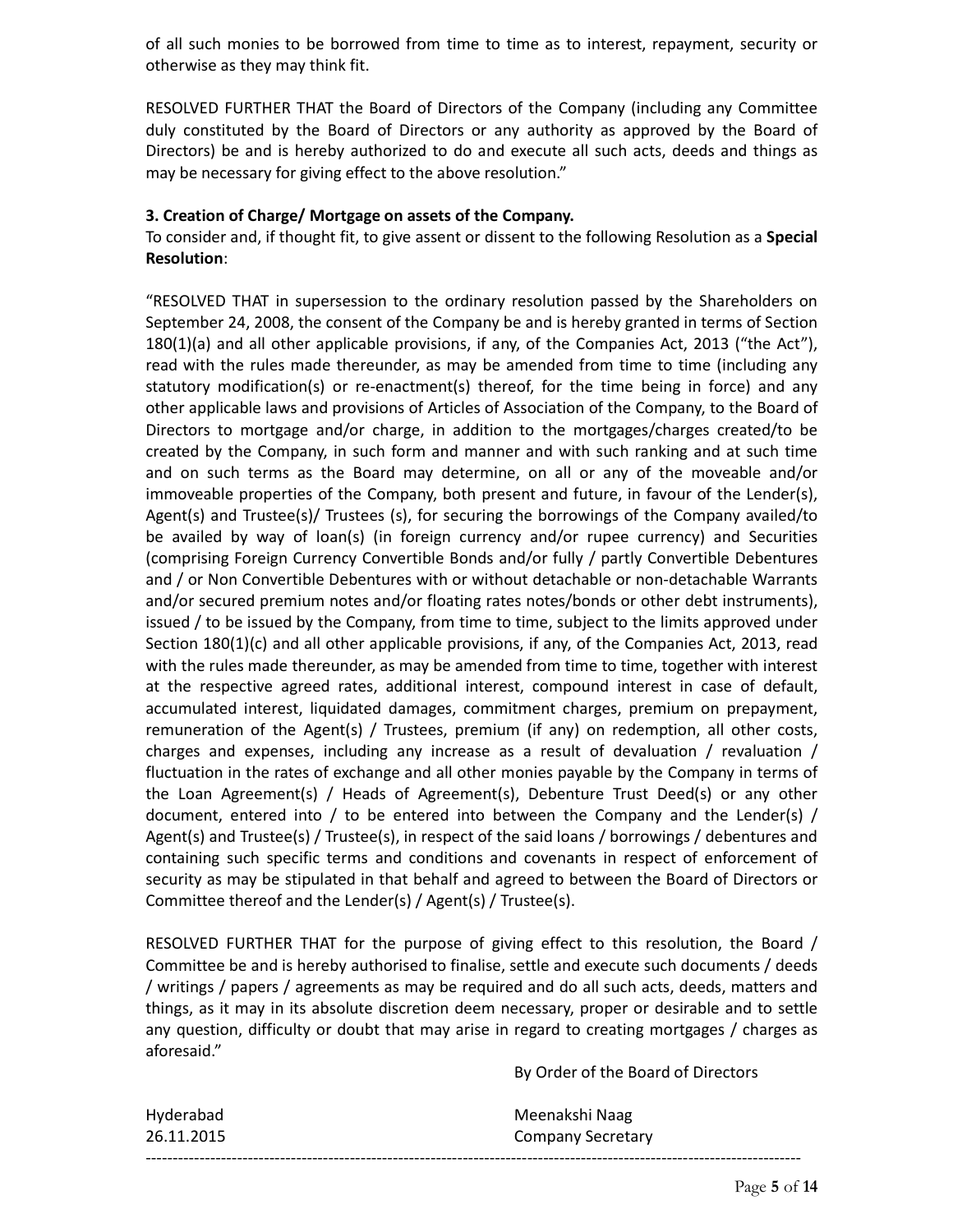#### **NOTES:**

- 1. The Statement pursuant to Section 102(1) of the Companies Act, 2013, relating to the Special Business to be transacted at the Meeting is annexed hereto.
- 2. A Member entitled to attend and vote is entitled to appoint a Proxy to attend and vote instead of himself and the Proxy need not be a Member of the Company. The instrument appointing Proxy should, however, be deposited at the CORPORATE OFFICE of the Company not less than 48 hours before the commencement of the Meeting.

A person can act as a proxy on behalf of members not exceeding 50 and holding in aggregate not more than ten percent of the total share capital of the Company carrying voting rights. A member holding more than ten percent of total share capital of the Company carrying voting rights may appoint a single person as proxy and such person shall not act as a proxy for any other person or shareholder.

- 3. Members/proxies are requested to bring the attendance slips duly filled in for attending the meeting and bring their copies of the Annual Report to the meeting. Members who hold shares in dematerialized form are requested to write their client ID and DP ID numbers and those who hold shares in physical form are requested to write their Folio Number in the attendance slip for attending the meeting.
- 4. All documents referred to in the Notice and Explanatory Statement are open for inspection at the Corporate Office of the Company between 11.00 Am to 1.00 Pm on all working days expect on Saturdays till the date of Extraordinary General Meeting.
- 5. Pursuant to Section 108 of Companies Act, 2013 read with Rule 20 of Companies (Management and Administration) Rules, 2014, and Clause 35 B of the Listing Agreement, the Company is pleased to provide e-voting facility to the members to cast their votes electronically on all resolutions set forth in this Notice. The detailed instructions for evoting are given as a separate attachment to this Notice.
- 6. In case of Joint holders attending the meeting, only such joint holder who is higher in the order of names will be entitled to vote.
- 7. The Notice is being sent to all the Shareholders, whose names appear on the Register of Members/ List of Beneficial Owners as received from the Karvy Computershare Pvt Ltd (RTA) on  $20^{th}$  November, 2015.
- 8. M/s. Karvy Computershare Private Limited, Karvy Selenium, Tower B, Plot 31-32, Gachibowli, Financial District, Nanakramguda, Serilingampally, Hyderabad- 500032 acts as the Company's Registrar and Share Transfer Agent for both manual and electronic form of shareholding. All correspondence relating to shares, including Change in Address and Bank Particulars should be addressed directly to them. In respect of shares held in Electronic form, shareholders may send requests or correspond through their respective Depository Participants.
- 9. Corporate Members intending to depute their authorized representatives are requested to send to the Company a duly certified copy of the Board resolution authorizing their representatives to attend and vote at the Extra-ordinary General Meeting.
- 10. Members desiring to seek any information on the business of the meeting are requested to write to the Company at an early date to enable compilation of information.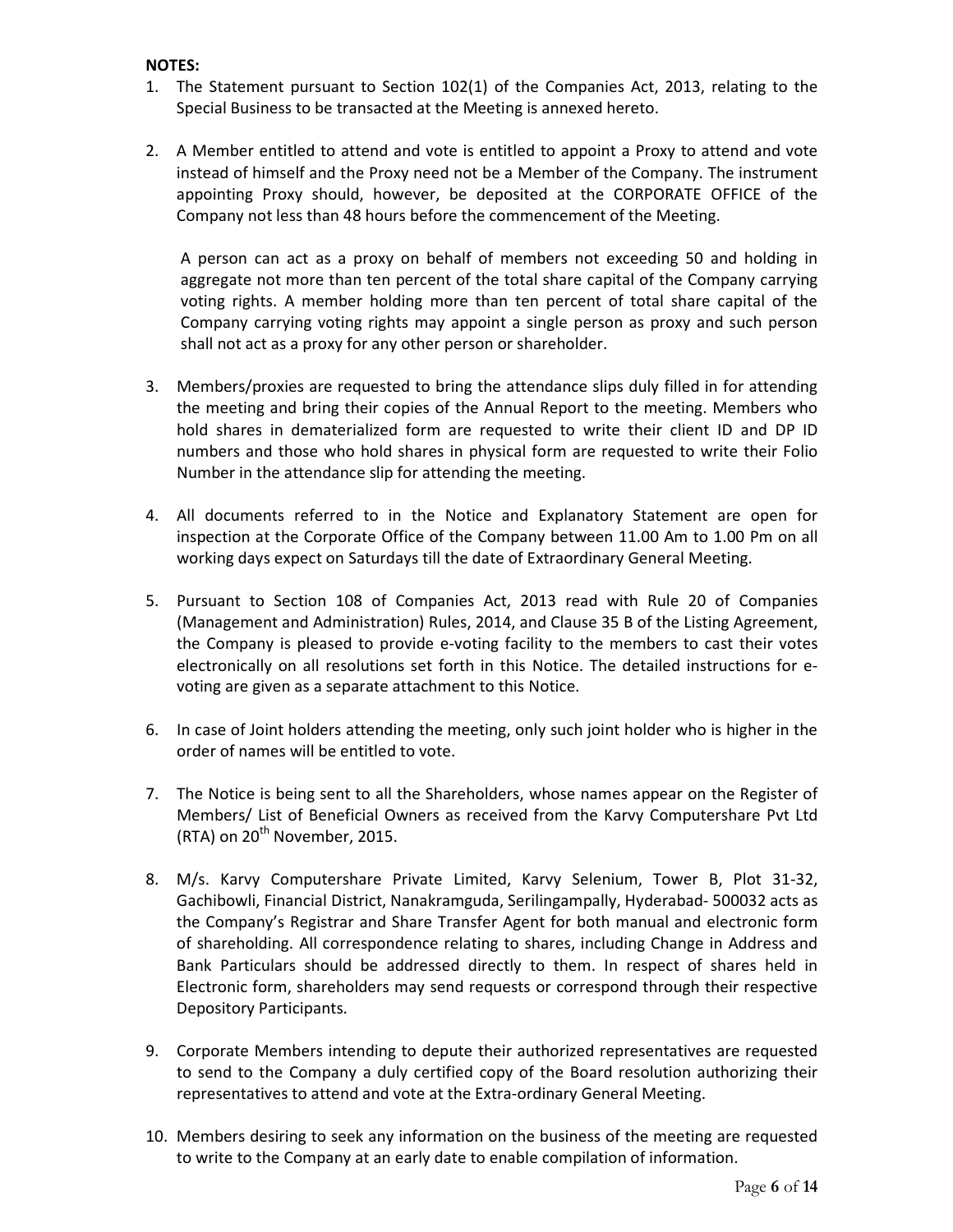- 11. The Securities and Exchange Board of India (SEBI) has mandated the submission of Permanent Account Number (PAN) by every participant in securities market. Members holding shares in electronic form are, therefore, requested to submit their PAN to their Depository Participants with whom they are maintaining their DMAT accounts. Members holding shares in physical form can submit their PAN to the Registrar & Share Transfer Agent.
- 12. Members who would like to receive all communication including Annual Report, Notices, circulars, etc. from the Company in electronic mode in lieu of physical copy and who have not registered their email addresses so far or who would like to update their email addresses already registered, are requested to register/update their email addresses, in respect of electronic shareholding - through their respective Depository participant and in respect of physical shareholding - by sending a request to the Company's Registrar & Share Transfer Agent, mentioning therein their folio number and email address.

#### **EXPLANATORY STATEMENT PURSUANT TO SECTION 102 OF THE COMPANIES ACT, 2013:**

The Explanatory Statement pursuant to Section 102 of the Companies Act, 2013 (Act) to the accompanying Notice dated  $26<sup>th</sup>$  November, 2015:

Item No. 1.

The Company, in order to enhance its competitiveness and ability in execution of the contracts, needs to strengthen its financial position and net worth by augmenting its long term resources.

The Company to meet the requirements for the above purpose and for general corporate purposes, as may be decided by the Board from time to time, it is proposed to seek the authorization from the Members of the Company in favour of Board of Directors "(Board" which expression for the purposes of this resolution shall include any committee of Directors constituted by the Board), without the need for any further approval from the Members to undertake issue of securities of the Company in compliance with the applicable provisions, rules, regulations, guidelines, notifications and circulars if any of the Companies Act, 2013 or issued by the Government of India, Securities and Exchange Board of India, Reserve Bank of India or the Listing Agreements entered with the Stock Exchanges, as set out in the special resolution at Item No.1 of the accompanying Notice.

In view of above, the Board may, in one or more tranches. issue and allot equity shares / fully convertible debentures, partly convertible debentures, optionally convertible debentures, non-convertible debentures/ preference shares, convertible or non-convertible/ global depository receipts/ American depository receipts/ foreign currency convertible bonds /any other financial instrument or securities convertible into or linked to equity shares with or without detachable warrants with a right exercisable by warrant holders to convert or subscribe to the equity shares or otherwise, with or without voting rights, denominated in rupees or in foreign currency to all eligible investors including resident or non-resident and /or institutions/banks/qualified institutional buyers/ incorporated bodies / individuals or any other category of investors which aggregating not to exceed Rs. 300 Crores.

The pricing of the securities and the relevant date, that may be applicable to a particular security or instrument shall be in compliance with the applicable regulations including SEBI (ICDR) Regulations.

For the reasons aforesaid, an enabling special resolution is therefore proposed to be passed to give an adequate flexibility and discretion to the Board to finalise the terms of the issue of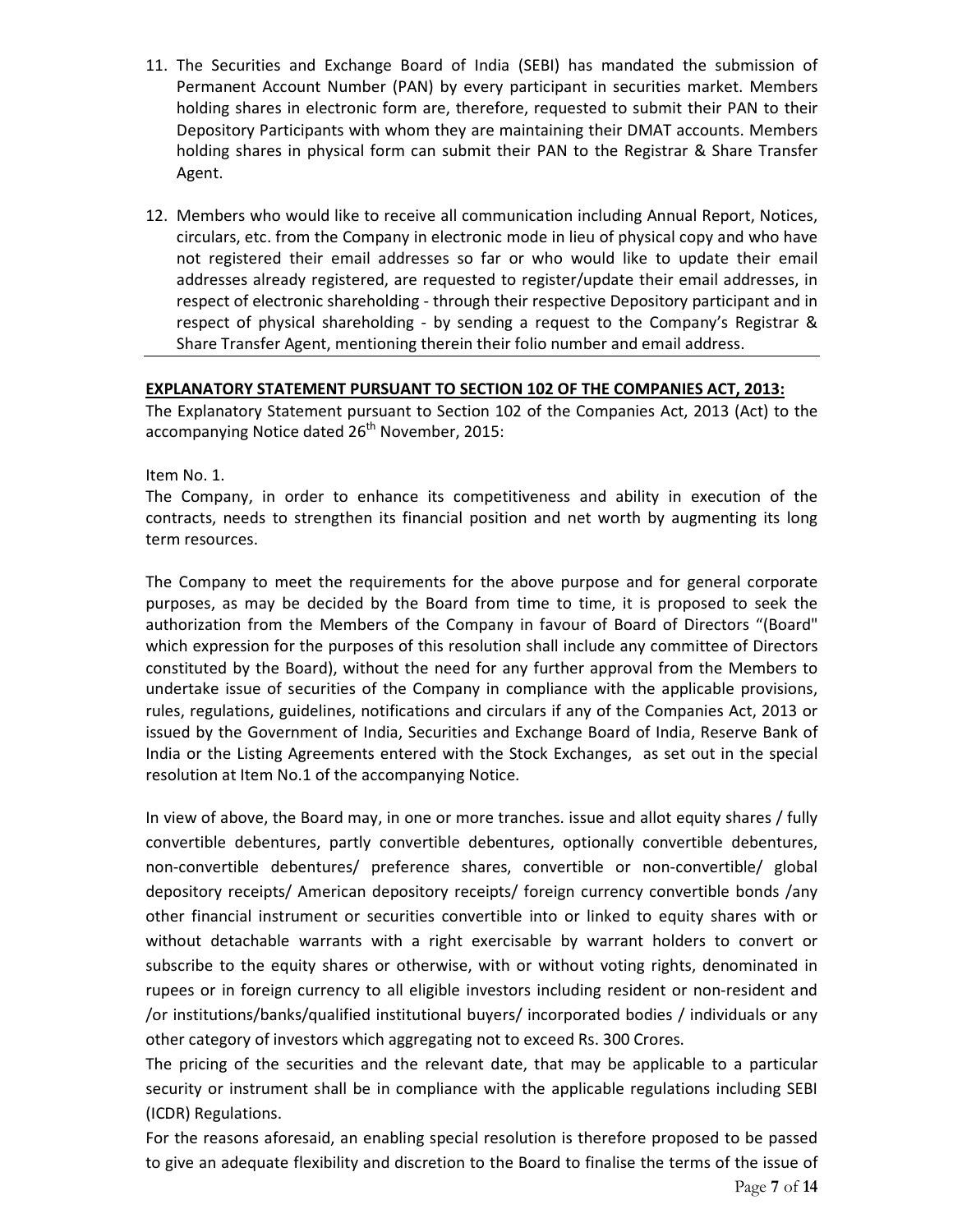securities from time to time and also to authorize Managing Director of the Company to do all required and necessary acts relating to the issue of securities of the Company.

 The Board of Directors accordingly recommend the Special Resolution set out at Item No.1 of the accompanying Notice for the approval of the Members.

None of the Directors, Key Managerial Personal and their relatives are, in anyway, concerned or interested in the said resolution, except to the extent of their equity holdings in the Company.

#### **Item Nos. 2 and 3**

The Board of Directors of a Company shall not, except with the consent of the Company by Special Resolution borrow money together with the money already borrowed, if any (apart from temporary loans obtained from the Company's bankers in the ordinary course of business), exceeding the aggregate of the paid up capital and its free reserves as per the provisions of Section 180(1) (c) of the Companies Act, 2013 ("the Act") and its rules thereunder.

The Members by way of an Ordinary Resolution at the Annual General Meeting held on September 24, 2008 had, inter alia*,* authorised the Board to borrow upto Rs. 200 Crores.

The borrowings of the Company are in general required to be secured by equitable mortgage or Charge on all or any of the movable or immovable properties of the Company, in such form, manner and ranking as may be determined by the Board of Directors of the Company from time to time, in consultation with the lender(s).

The Members by way of an Ordinary Resolution at the Annual General Meeting held on September 24, 2008 had, inter alia, authorised the Board to secure its borrowing by mortgage / charge on any of the movable and/or immovable properties and/or the whole or any part of the undertaking(s) of the Company.

The provisions of the Companies Act. 2013 and its rules thereunder, require the Company to seek the approval of the Members afresh by way of Special Resolution, to borrow money from time to time for its business activities. through issue of debentures, bank borrowings. etc. and to secure such borrowings by mortgage / charge on any of the movable and/or immovable properties of the Company.

The Board of Directors accordingly recommend the Special Resolution set out at Item Nos. 2 and 3 of the accompanying Notice for the approval of the Members.

None of the Directors, Key Managerial Personnel and their relatives are, in any way, concerned or interested in the said resolution except to the extent of their equity holdings in the Company.

By Order of the Board of Directors

26.11.2015 Secretary

Hyderabad Meenakshi Naag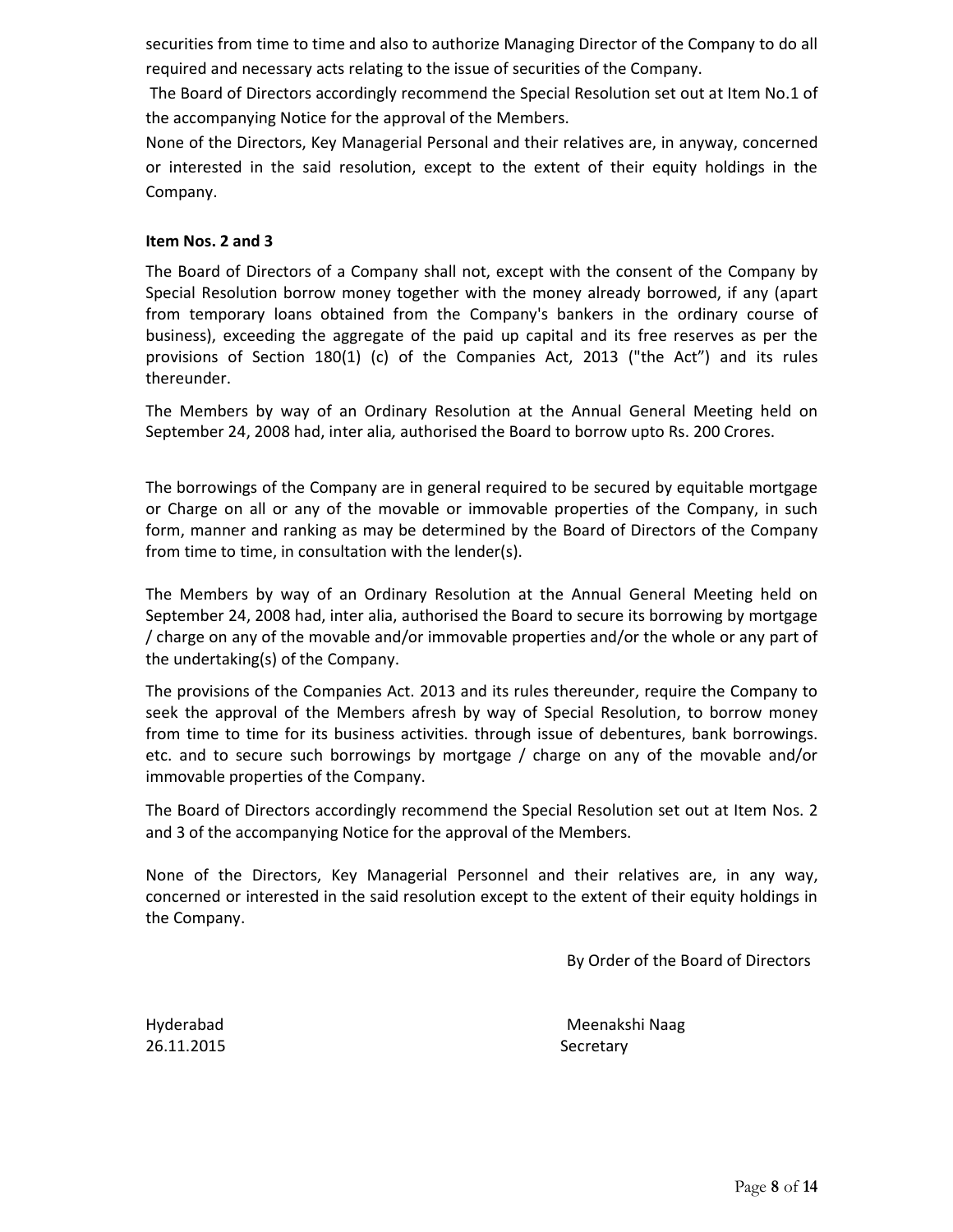## **NOTICE OF EXTRAORDINARY GENERAL MEETING INSTRUCTIONS FOR REMOTE E-VOTING FORMING PART OF NOTICE CONVENING EXTRAORDINARY GENERAL MEETING (EGM)**:

#### **E-voting**

Pursuant to Section 108 of Companies Act, 2013 read with Rule 20 of Companies (Management and Administration) Rules, 2014 and Clause 35B of the Listing Agreement, **ALPHAGEO (INDIA) LIMITED** (the Company) is pleased to provide its shareholders remote evoting facility to cast their votes electronically on Resolutions set forth in the Notice convening Extraordinary General Meeting scheduled to be held on  $22<sup>nd</sup>$  December, 2015 at 11:00 A.M. The remote e-voting facility is being provided by Karvy Computershare Private Limited (KCPL).

#### **E-voting Event Number and Timelines for voting:**

The E-voting Event Number and the timelines of E-voting are detailed below:

| E-voting Event Number | <b>Commencement of Remote</b>   | End of Remote E-Voting          |
|-----------------------|---------------------------------|---------------------------------|
| (EVEN)                | E-Voting                        |                                 |
| 2202                  | 17 <sup>th</sup> December, 2015 | 21 <sup>st</sup> December, 2015 |
|                       | Thursday at 11.00 A.M.          | Monday at 5.00 P.M.             |

#### **General Information:**

- 1. Shareholders of the Company holding shares either in physical form or in dematerialised form, as on the cutoff date, may cast their vote electronically. The voting rights of the shareholders shall be ONE VOTE PER EQUITY SHARE registered in the name of the shareholder / beneficial owner **as on the cut-off date i.e, 15th December, 2015.**
- 2. Every shareholder requires User ID and Password for casting their votes electronically. In case of physical folio, User ID will be EVEN number followed by folio number. In case of Demat account, User ID will be your DP ID and Client ID.
- 3. For Shareholders receiving Notice of EGM in physical form, the initial password will be intimated along with the Notice of EGM and for Shareholders receiving Notice of EGM electronically, password will be provided in the email forwarding the electronic notice.
- 4. Any person who becomes a member of the Company after the dispatch of the Notice of the EGM and holds shares as on the cutoff date may obtain User ID and Password by contacting Karvy Computershare Private Ltd.
- 5. During Remote E-voting period, Shareholder of the Company holding their shares either in physical form or in dematerialised form, as on the cutoff date, may cast their votes electronically. The E-voting module shall be disabled by Karvy for voting thereafter. Once the vote on a resolution is casted by the shareholders, the shareholders shall not be allowed to change it subsequently.
- 6. Shareholders who have not casted their votes electronically, may only cast their vote at the Extraordinary General Meeting.
- 7. M/s. D. Hanumanta Raju & Co., Practising Company Secretaries, Hyderabad will act as Scrutinizer for scrutinizing the E-voting process in a fair manner.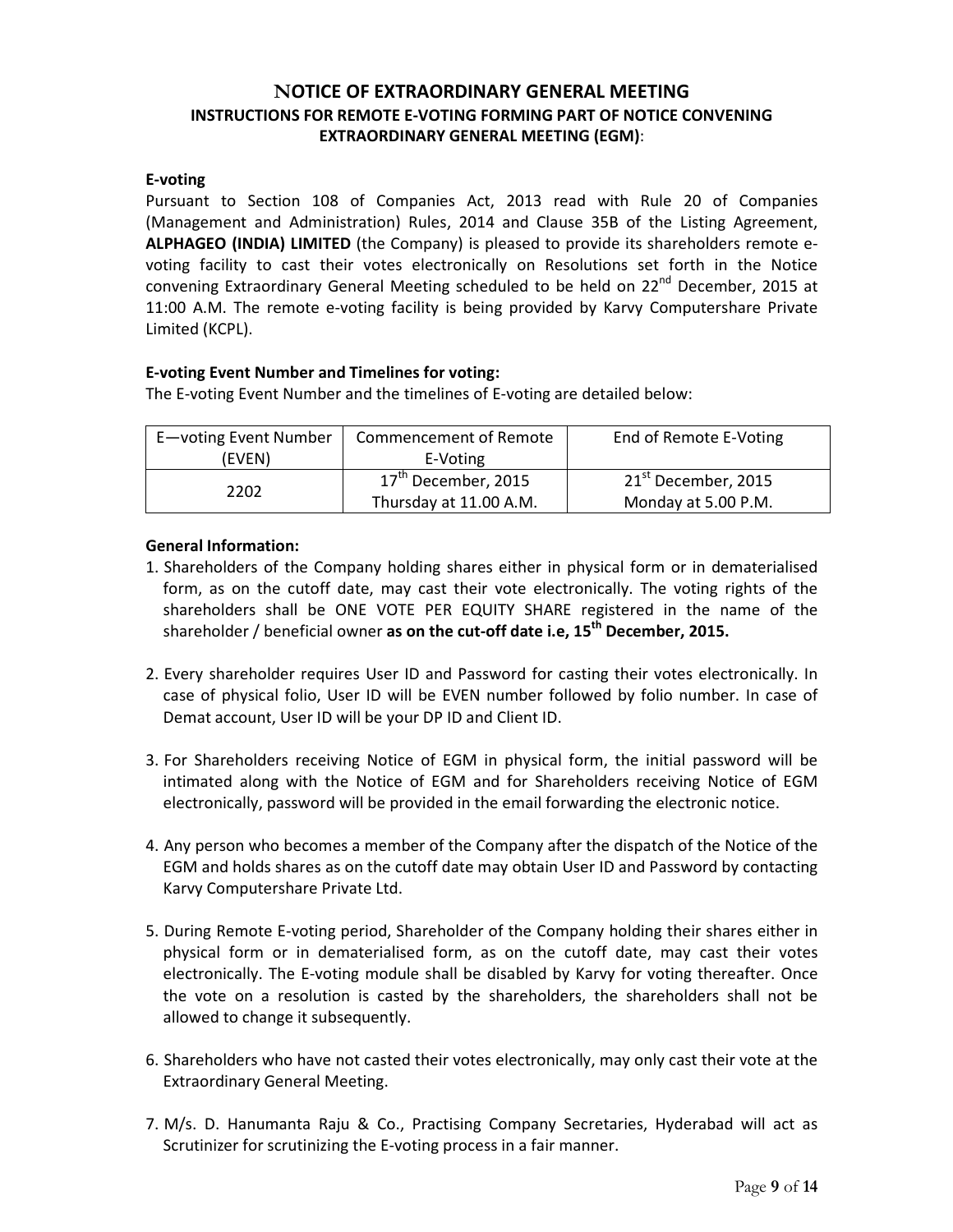- 8. The scrutinizer shall, immediately after the conclusion of voting at the EGM, first counts the votes cast at the meeting, thereafter unlock the votes cast through remote e-voting in the presence of at least two witnesses, not in employment of the company and make a Consolidated Scrutinizer's Report of the votes cast in favour or against, if any of each of the resolutions set forth in the Notice of the Extraordinary General Meeting, not later than 48 hours of conclusion of the meeting, to the Chairman of the Meeting or a person authorised by him in writing who shall countersign the same.
- 9. Resolution shall be deemed to the passed on the date of EGM subject to receipt of requisite number of votes in favour of Resolution.
- 10. The results of voting along with the scrutinizers' report shall be placed on the website of the Company www.alphageoindia.com and on Karvy's website https://evoting.karvy.com and shall be intimated to the stock exchanges immediately after declaration of results by the Chairman or by a person authorised by him.

#### **Instructions and Steps for E-Voting:**

Shareholders are requested to read the instructions / steps detailed below before exercising/casting their vote:

- i. Launch internet browser by typing the URL: https://evoting.karvy.com
- ii. Enter the login credentials (i.e. User ID and password/Pin). However, if you are already registered with Karvy for e-voting, you can use your existing User ID and Password/Pin for casting your vote.
- iii. After entering these details appropriately, click on "LOGIN".
- iv. You will now reach password change Menu wherein you are required to mandatorily change your password. The new password shall comprise of minimum 8 characters with at least one upper case (A- Z), one lower case (a-z), one numeric value (0-9) and a special character ( $\omega$ ,#,\$, etc.,). The system will prompt you to change your password and update your contact details like mobile number, email ID etc. on first login. You may also enter a secret question and answer of your choice to retrieve your password in case you forget it. It is strongly recommended that you do not share your password with any other person and that you take utmost care to keep your password confidential.
- v. You need to login again with the new credentials.
- vi. On successful login, the system will prompt you to select the E- Voting "EVEN" i.e., Alphageo (India) Limited.
- vii. On the voting page, enter the number of shares (which represents the number of votes) as on the Cut-off Date under "FOR / AGAINST" or alternatively, you may partially enter any number in "FOR" and partially "AGAINST" but the total number in "FOR / AGAINST" taken together not exceeding your total shareholding as mentioned herein above. You may also choose the option ABSTAIN. If the shareholder does not indicate either "FOR" or "AGAINST" it will be treated as "ABSTAIN" and the shares held will not be counted under either head.
- viii. Shareholders holding multiple folios/Demat accounts shall choose the voting process separately for each folio/Demat accounts.
- ix. Voting has to be done for each item of the notice separately. In case you do not desire to cast your vote on any specific item it will be treated as abstained.
- x. You may then cast your vote by selecting an appropriate option and click on "Submit". A confirmation box will be displayed. Click "OK" to confirm else "CANCEL" to modify. Once you have voted on the resolution, you will not be allowed to modify your vote. During the voting period, Members can login any number of times till they have voted on all the Resolution(s).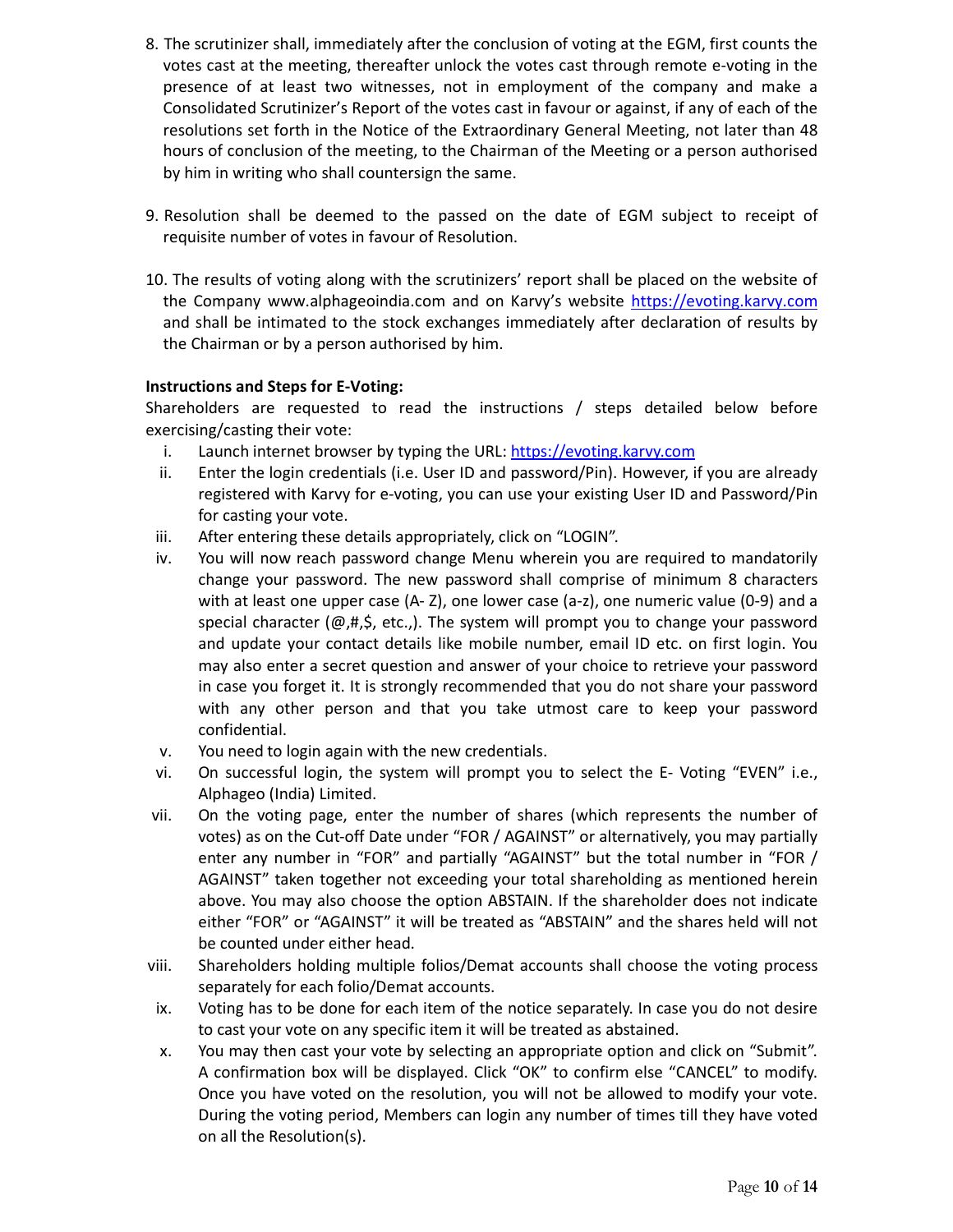- xi. Corporate / Institutional Members (i.e. other than Individuals, HUF, NRI etc.,) are also required to send scanned certified true copy (PDF Format) of the Board Resolution / Authority Letter etc., together with attested specimen signature(s) of the duly authorised representative(s), to the Scrutinizer at email ID: dhr300@gmail.com with a copy marked to evoting@karvy.com. The scanned image of the above mentioned documents should be in the naming format "Alphageo (India) Limited \_Extraordinary General Meeting".
- xii. Once the vote on a resolution is cast by a Member, the Member shall not be allowed to change it subsequently. Further, the Members who have cast their vote electronically shall not be allowed to vote again at the Meeting.
- xiii. In case of any queries, you may refer Help & Frequently Asked Question (FAQs) section of https://evoting.karvy.com (Karvy Website) or call KCPL on 040-67161606& Toll Free No.1800 3454 001.

By Order of the Board of Directors

Hyderabad 26.11.2015  Meenakshi Naag Company Secretary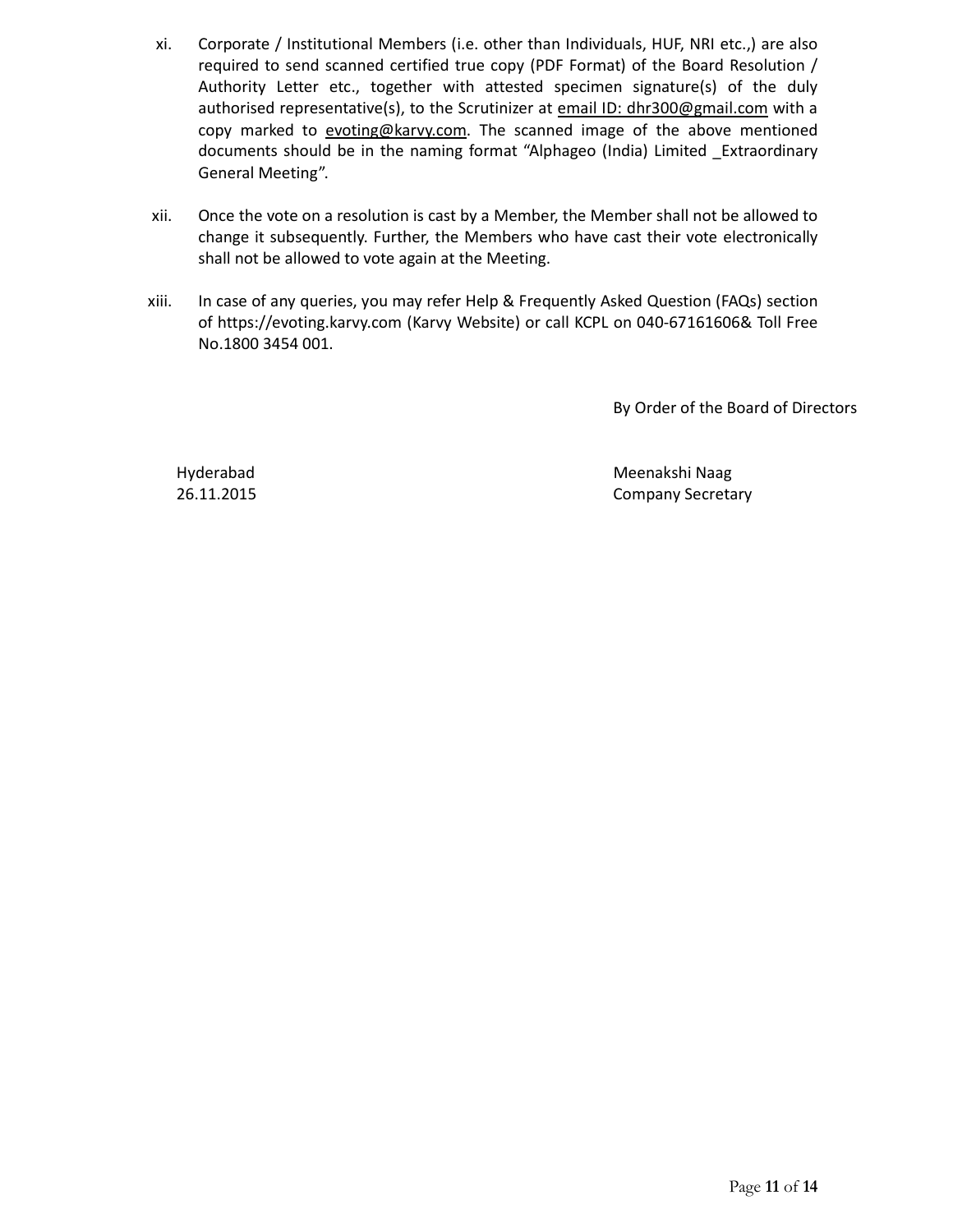# ALPHAGEO (INDIA) LIMITED

(CIN : L74210TG1987PLC007580) Regd Office: 802, Babukhan Estate, Basheerbagh, Hyderabad – 500001 Corporate Office: 6-3-250/2, Road No.1,Banjara Hills, Hyderabad – 500034 Tel: 040-23320502/503, Fax: 040-23302238, Email: info@alphageoindia.com Website: www.alphageoindia.com

## **Share Transfer Agent: Karvy Computershare Private Limited, Karvy Selenium, Tower B, Plot 31-32, Gachibowli, Financial District, Nanakramguda, Serilingampally, Hyderabad-500032**

#### **ATTENDANCE SLIP**

| Regd. Folio. No.          |  | $*$ DP ID:         |  |
|---------------------------|--|--------------------|--|
| No. of Equity Shares held |  | <b>*Client ID:</b> |  |

| Name of Shareholder |  |
|---------------------|--|
| Name of Proxy       |  |

I/We hereby record my/our presence at the Extraordinary General Meeting of the Alphageo (India) Limited, held on **Tuesday, 22nd December, 2015** at 11.00 AM at "Sundarayya Vignana Kendram, 1-8-1/B/25 A, Baghlingampally, Hyderabad – 500 044.

#### **SIGNATURE OF THE MEMBER OR THE PROXY ATTENDING THE MEETING**

If Member, Please sign here If Proxy, Please sign here

Notes: This form should be signed and handed over at the Meeting Venue. \*Applicable for investors holding shares in electronic form.

\_\_\_\_\_\_\_\_\_\_\_\_\_\_\_\_\_\_\_\_\_\_\_\_\_\_ \_\_\_\_\_\_\_\_\_\_\_\_\_\_\_\_\_\_\_\_\_\_\_\_\_\_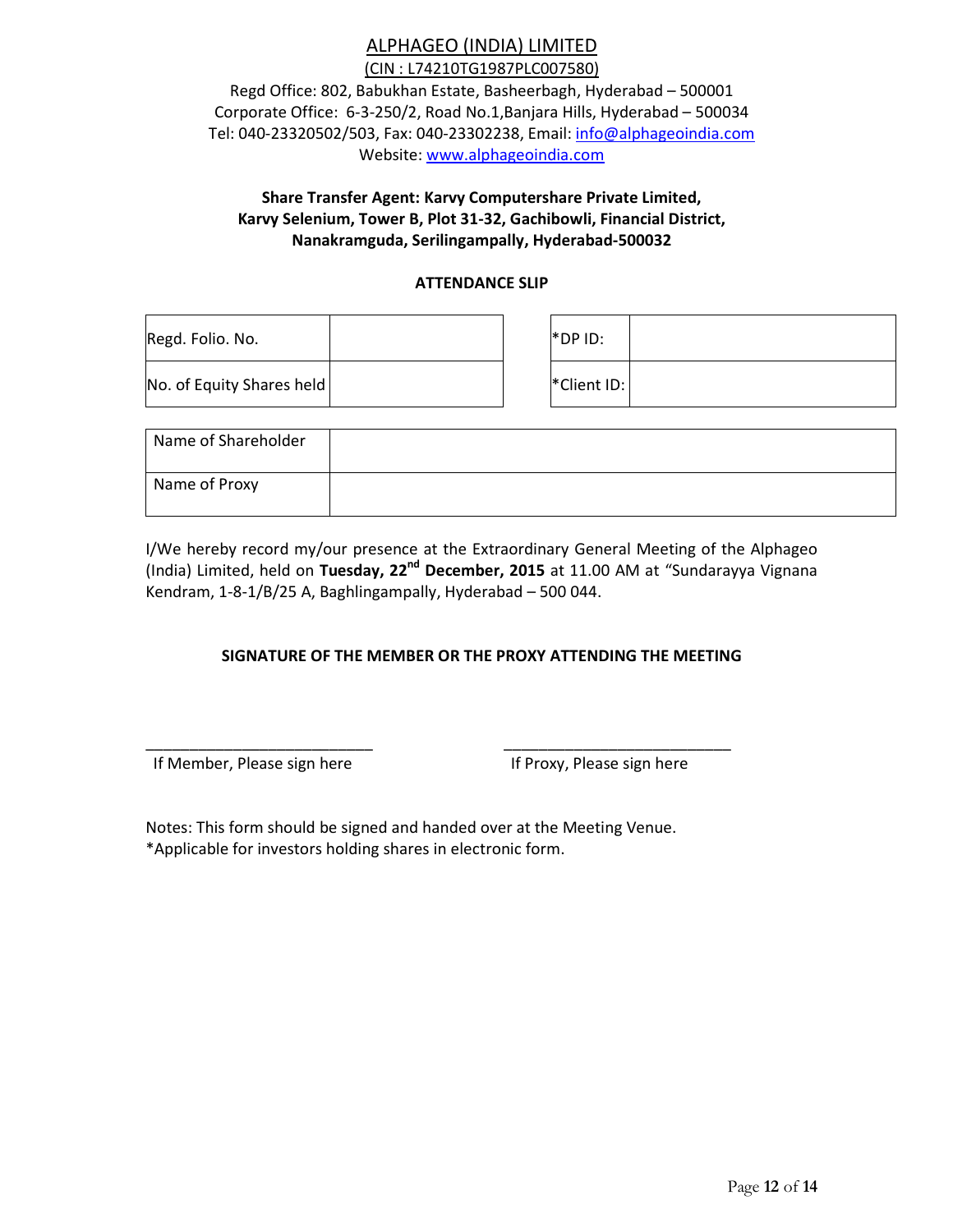#### ALPHAGEO (INDIA) LIMITED CIN: L74210TG1987PLC007580

Regd Office: 802, Babukhan Estate, Basheerbagh, Hyderabad – 500001 Corporate Office: 6-3-250/2, Road No.1, Banjara Hills, Hyderabad – 500034 Tel: 040-23320502/503, Fax: 040-23302238, Email: info@alphageoindia.com Website: www.alphageoindia.com

# **EXTRAORDINARY GENERAL MEETING- TUESDAY 22ND DECEMBER, 2015**

## **PROXY FORM**

Pursuant to Section 105(6) of the Companies Act, 2013 and rule 19(3) of the Companies (Management and Administration) Rules, 2014

| hereby appoint: |  |
|-----------------|--|
|                 |  |
|                 |  |
|                 |  |
|                 |  |
|                 |  |
|                 |  |
|                 |  |
|                 |  |
|                 |  |

as my/our proxy to attend and vote (on a poll) for me/us and on my/our behalf at the Extraordinary General Meeting of the Company, scheduled to be held on Tuesday 22<sup>nd</sup> December 2015 at 11.00 A.M. at "Sundarayya Vignana Kendram, 1-8-1/B/25 A, Baghlingampally, Hyderabad-500 044 and at any adjournment thereof in respect of such resolution as is indicated below:

\*\* I/We wish my above proxy (ies) to vote in the manner as indicated in the box below: